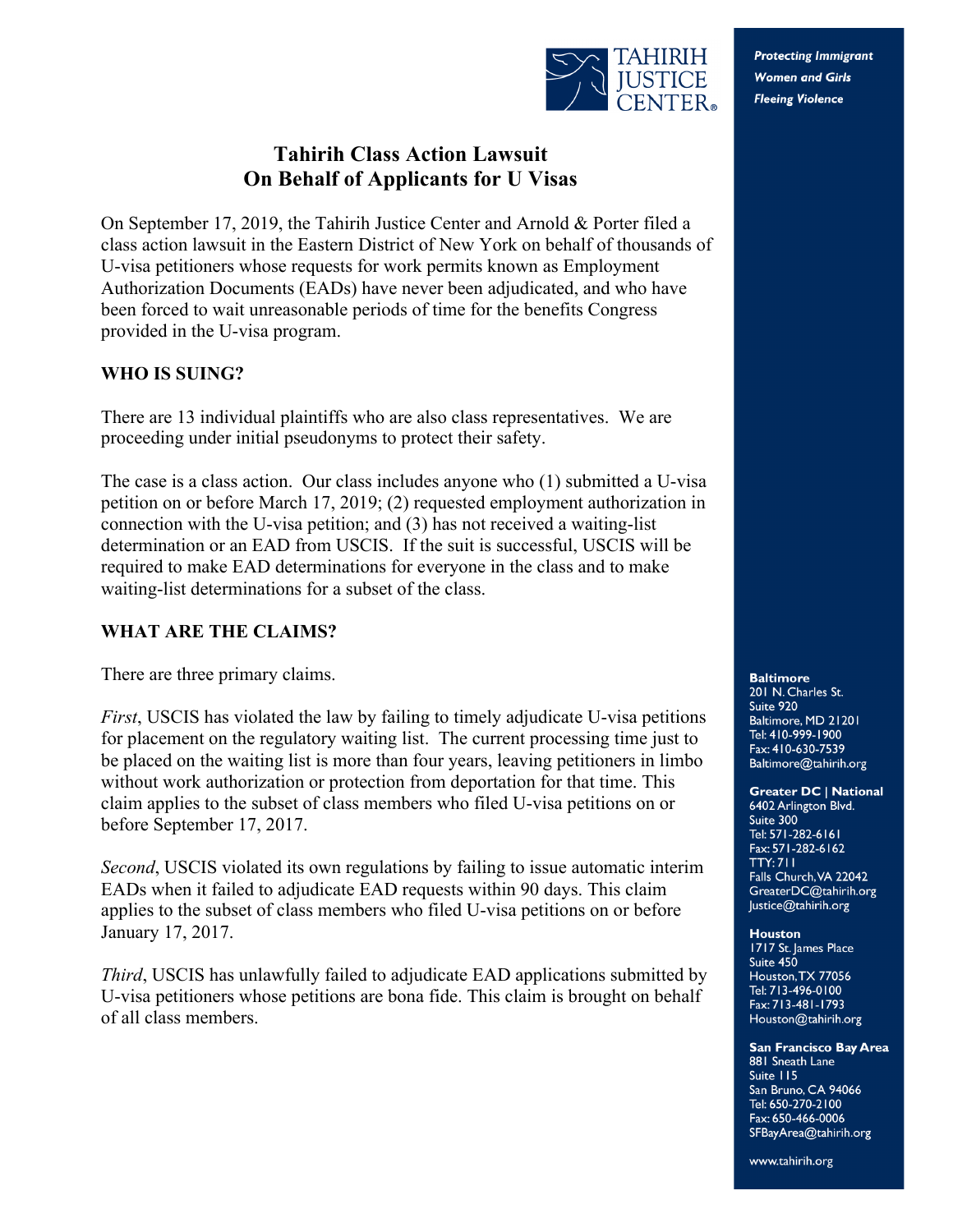### **SUGGESTED TALKING POINTS**

- To make all communities safer, Congress has long offered U-visa status to non-citizens who cooperate with the investigation or prosecution of certain crimes. That has worked: law enforcement agencies across the country have independently certified that tens of thousands of non-citizens have reported crimes and assisted law-enforcement authorities with investigations and prosecutions. Because Congress set a cap of 10,000 U-visas per year, there is now a waiting list for those who are eligible.
- Anyone who receives a U-visa, or who is placed on the waiting list, can work legally and is protected from deportation. In addition, those with pending, bona fide petitions are eligible to seek EADs.
- Our plaintiffs, and the class they represent, are courageous victims of crime who have often risked their own safety to report criminal activity to the police. Simply reporting the crime may result in the loss of a job (reporting sexual violence by a boss, for example) or being kicked out of a home (reporting domestic violence by a spouse or partner, for example). In short, these plaintiffs are vulnerable and need to support themselves and their families in difficult circumstances.
- USCIS has slow-walked the U-visa process. In fiscal year 2014, it took 5 months for the government to process a U-visa petition and place someone on the wait list. It now takes more than 4 years just to get on the waitlist. In the interim, applicants are not receiving work permits. As a result, applicants who have helped the police must wait more than 4 years for the protections Congress set up for them: to be able to work legally and to be safe from deportation.
- USCIS has also failed utterly to adjudicate requests for EADs for U-visa applicants despite clear statutory and regulatory requirements to do so. Consequently, immigrants who risk their own safety to report serious crime lack the basic ability to support themselves legally during the more than four years that USCIS is now taking to process a petition.

## **TAHIRIH CONTACTS**

Julie Carpenter Senior Litigation Counsel juliec@tahirih.org

Richard Caldarone Litigation Counsel richardc@tahirih.org